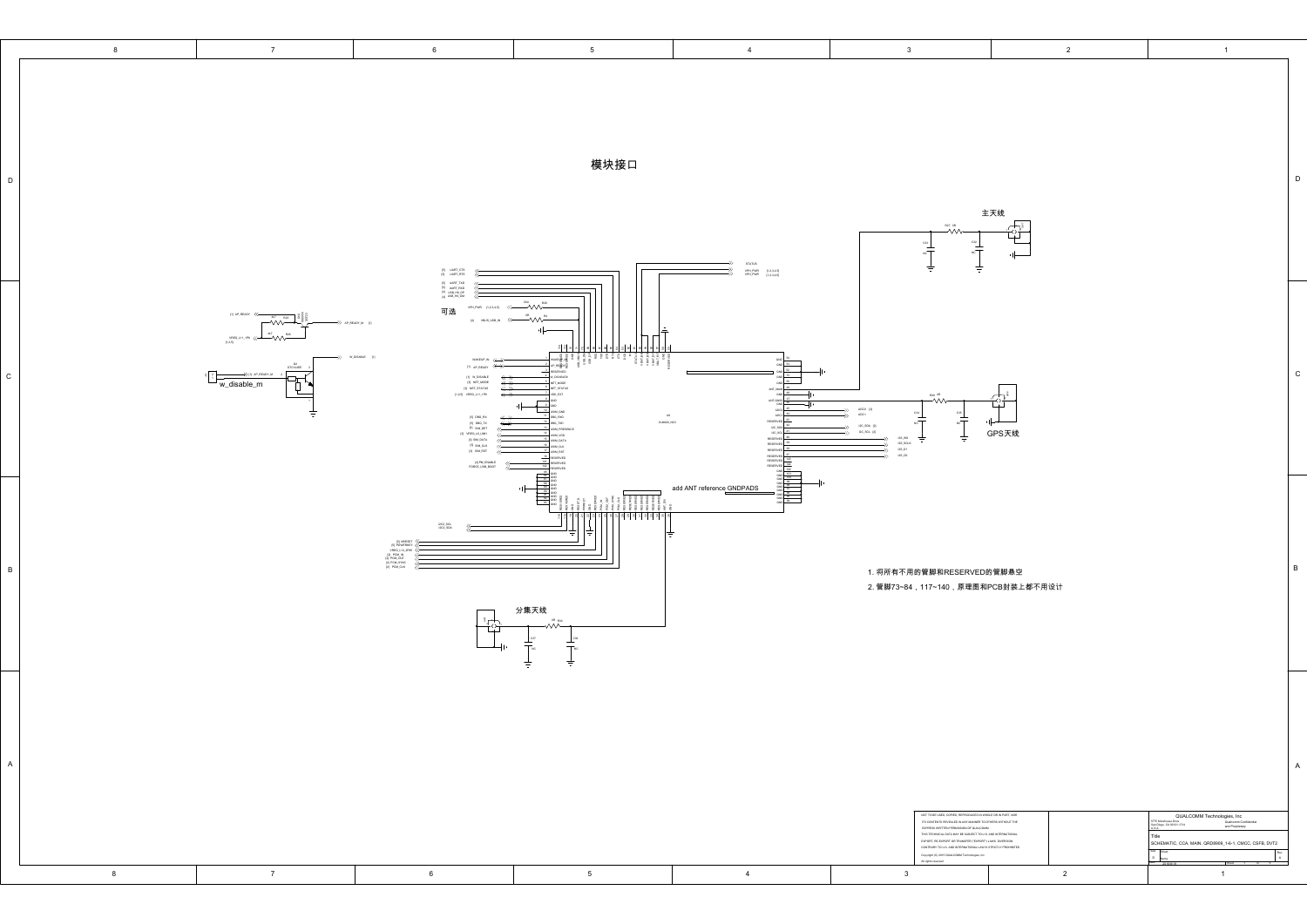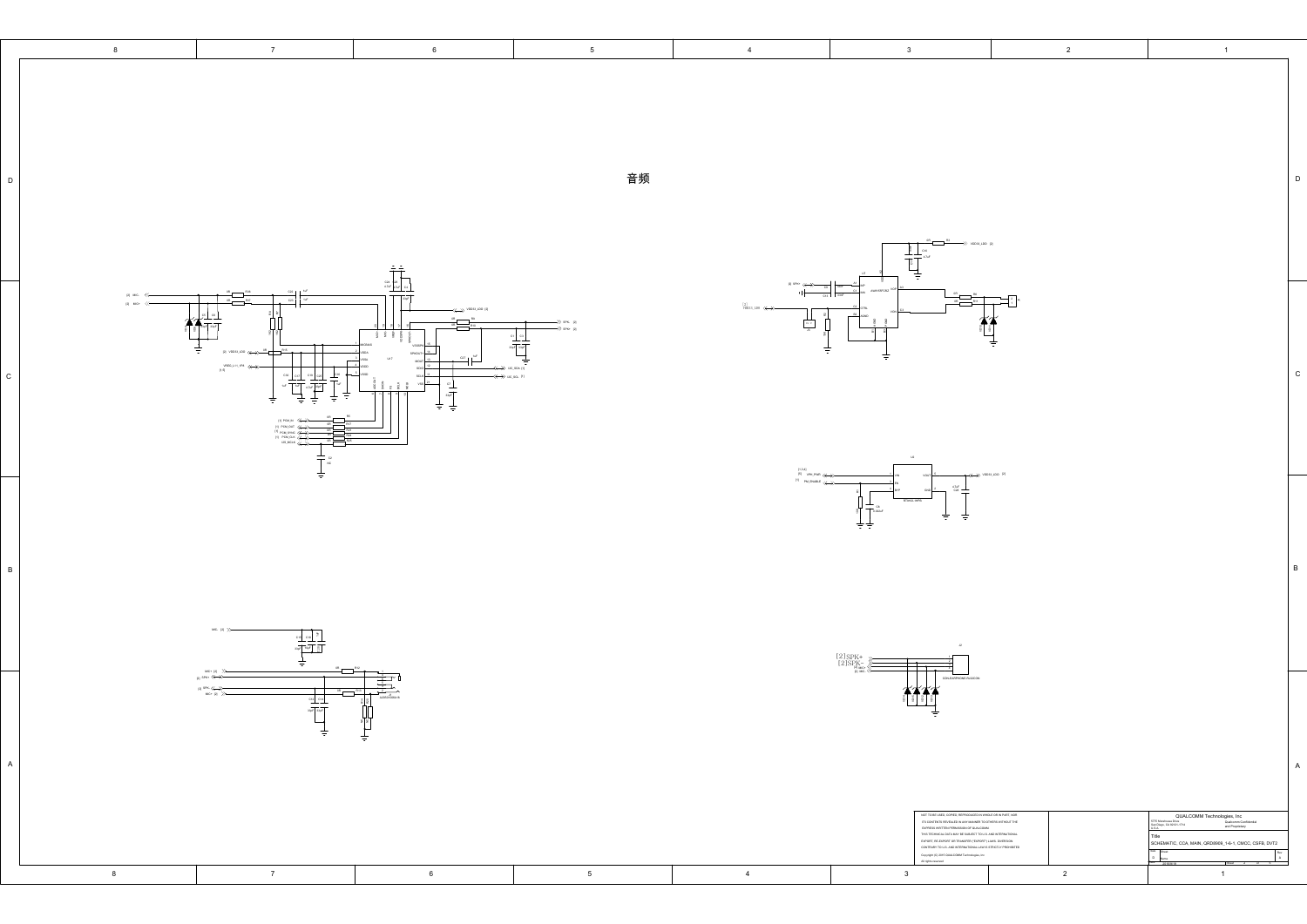|                 | $\bf 8$ | $7\overline{ }$ | $6\overline{6}$                                                                                                                                                                                                                                                                                                                                                                  | $5\phantom{.0}$ | $\overline{4}$                                 | $\overline{\mathbf{3}}$                                                                                                                                                                                                                                                                                                                                                                     | $\overline{2}$ | $\overline{1}$                                                                                                                                                                                                                                                                                                                                                                                                                                                                                                                                                   |                |
|-----------------|---------|-----------------|----------------------------------------------------------------------------------------------------------------------------------------------------------------------------------------------------------------------------------------------------------------------------------------------------------------------------------------------------------------------------------|-----------------|------------------------------------------------|---------------------------------------------------------------------------------------------------------------------------------------------------------------------------------------------------------------------------------------------------------------------------------------------------------------------------------------------------------------------------------------------|----------------|------------------------------------------------------------------------------------------------------------------------------------------------------------------------------------------------------------------------------------------------------------------------------------------------------------------------------------------------------------------------------------------------------------------------------------------------------------------------------------------------------------------------------------------------------------------|----------------|
| $\mathsf D$     |         |                 |                                                                                                                                                                                                                                                                                                                                                                                  | SIM卡+指示灯        |                                                |                                                                                                                                                                                                                                                                                                                                                                                             |                |                                                                                                                                                                                                                                                                                                                                                                                                                                                                                                                                                                  |                |
| $\mathtt{C}$    |         | R-UIM Card 1    | (→) sm_cik [t<br>$\rightarrow$ sm rst h<br>$\frac{1}{2}$ $\frac{1}{2}$ $\frac{1}{2}$ $\frac{1}{2}$ $\frac{1}{2}$ $\frac{1}{2}$ $\frac{1}{2}$ $\frac{1}{2}$ $\frac{1}{2}$ $\frac{1}{2}$ $\frac{1}{2}$ $\frac{1}{2}$ $\frac{1}{2}$ $\frac{1}{2}$ $\frac{1}{2}$ $\frac{1}{2}$ $\frac{1}{2}$ $\frac{1}{2}$ $\frac{1}{2}$ $\frac{1}{2}$ $\frac{1}{2}$ $\frac{1}{2}$<br>$\tau\tau\tau$ |                 | $[1,2,4,5]$ VPH_PWR $\leftrightarrow$<br>a san |                                                                                                                                                                                                                                                                                                                                                                                             |                |                                                                                                                                                                                                                                                                                                                                                                                                                                                                                                                                                                  |                |
| $\, {\bf B} \,$ |         |                 |                                                                                                                                                                                                                                                                                                                                                                                  |                 |                                                | ₹                                                                                                                                                                                                                                                                                                                                                                                           |                |                                                                                                                                                                                                                                                                                                                                                                                                                                                                                                                                                                  |                |
| A               |         |                 |                                                                                                                                                                                                                                                                                                                                                                                  |                 |                                                | NOT TO BE USED, COPIED, REPRODUCED IN WHOLE OR IN PART, NOR<br>WITH THE MINIMUM COMPANY MAPPARAMENT ON WHICH CONTINUES INTO CONTINUES INTO CONTINUES INTO A 1970 PER MINIMUM THE EXPRESSION WAS THEN PERMISSION OF QUALCOMINAL PART INTERFERING INTO THE EXPRESSION WAS THE REPORT OF THE REP<br>$\label{eq:main} \text{Copyright (C) 2015 QUALOCAMI Tachmingses, inc-Ali cigita: measured$ |                | $\begin{tabular}{l c c c} \hline \textbf{QUALCOMM Technologyies, Inc} \\\ \textcolor{blue}{\bullet\text{ Quisom}\xspace\hspace{0.2cm}\hspace{0.2cm}\textbf{Custcomm}\xspace\hspace{0.2cm}\textbf{Custological}\hspace{0.2cm}\hspace{0.2cm}\textbf{Custological}\hspace{0.2cm}\hspace{0.2cm}\textbf{Custological}\hspace{0.2cm}\hspace{0.2cm}\textbf{Custal}\xspace} \end{tabular}$<br>775 Morehouse Drive<br>an Diego, CA 92121-1714<br>U.S.A.<br>Title<br>SCHEMATIC, CCA, MAIN, QRD8909_1-6-1, CMCC, CSFB, DVT2<br>,<br>,<br>L <sup>ov</sup><br>$-2a$<br>$\sim$ | $\overline{A}$ |
|                 | 8       | $7\overline{ }$ | 6                                                                                                                                                                                                                                                                                                                                                                                | $5\overline{5}$ | $\overline{4}$                                 | $\overline{\mathbf{3}}$                                                                                                                                                                                                                                                                                                                                                                     | $\overline{2}$ | $\blacksquare$                                                                                                                                                                                                                                                                                                                                                                                                                                                                                                                                                   |                |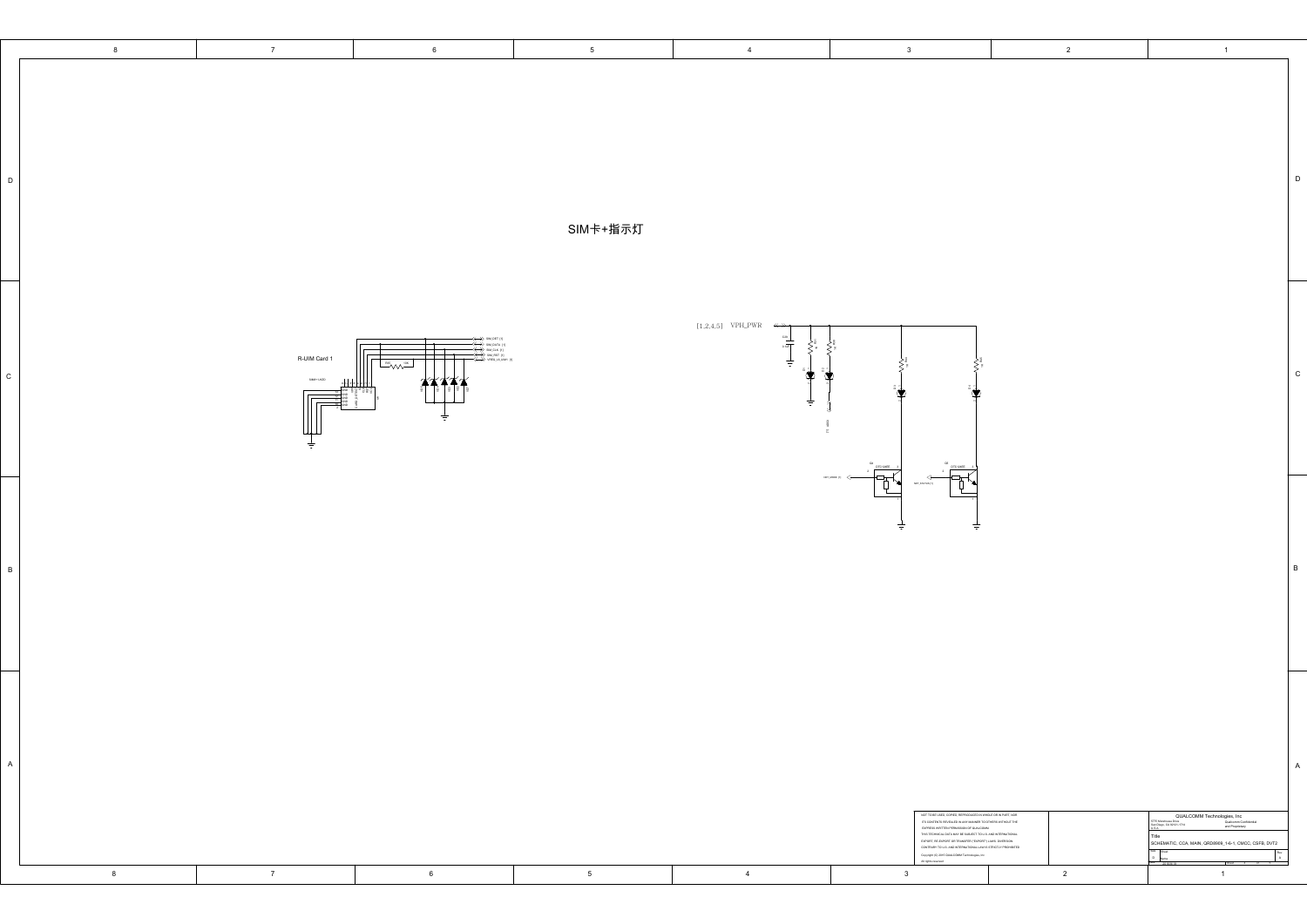|              | 8 | $7\overline{ }$ | $6\overline{6}$ | $5\overline{)}$                                        | 4                                                                                                                                                                                                                                                                                                                                                                                         | $\overline{\mathbf{3}}$                                                                                                                                                                                                                                                                                                                                                                                                                                                 | $\overline{2}$ | $\blacksquare$                                                                                                                                                                                                                                                                                                                                                   |                                                                                                                   |
|--------------|---|-----------------|-----------------|--------------------------------------------------------|-------------------------------------------------------------------------------------------------------------------------------------------------------------------------------------------------------------------------------------------------------------------------------------------------------------------------------------------------------------------------------------------|-------------------------------------------------------------------------------------------------------------------------------------------------------------------------------------------------------------------------------------------------------------------------------------------------------------------------------------------------------------------------------------------------------------------------------------------------------------------------|----------------|------------------------------------------------------------------------------------------------------------------------------------------------------------------------------------------------------------------------------------------------------------------------------------------------------------------------------------------------------------------|-------------------------------------------------------------------------------------------------------------------|
| $\mathsf D$  |   |                 |                 |                                                        | $DC+USE$                                                                                                                                                                                                                                                                                                                                                                                  |                                                                                                                                                                                                                                                                                                                                                                                                                                                                         |                |                                                                                                                                                                                                                                                                                                                                                                  | D                                                                                                                 |
| $\mathbf{c}$ |   |                 |                 | $\mathbf{E}$<br>国<br>$rac{100}{200}$<br>i ŻZ<br>ŧ<br>÷ | 主。<br>$\omega$<br>MR442CN<br>SLF 1014ST-10<br>848 190<br>$\mathbf{F}$<br>ŧ.                                                                                                                                                                                                                                                                                                               | $\leftarrow$ DANCING $\leftarrow$                                                                                                                                                                                                                                                                                                                                                                                                                                       |                |                                                                                                                                                                                                                                                                                                                                                                  | $\mathbf{c}$                                                                                                      |
| B            |   |                 |                 | Micro USB Connector<br>MN-USB<br>÷                     | $\begin{picture}(20,5) \put(0,0){\line(1,0){10}} \put(15,0){\line(1,0){10}} \put(15,0){\line(1,0){10}} \put(15,0){\line(1,0){10}} \put(15,0){\line(1,0){10}} \put(15,0){\line(1,0){10}} \put(15,0){\line(1,0){10}} \put(15,0){\line(1,0){10}} \put(15,0){\line(1,0){10}} \put(15,0){\line(1,0){10}} \put(15,0){\line(1,0){10}} \put(15,0){\line(1,$<br>$\overline{\text{Tr}}$<br>江龍工<br>ŧ | <b>M. RUSSUR W.</b><br>$\overbrace{\leftarrow}$ $\overbrace{\leftarrow}$ $\overbrace{\leftarrow}$ $\overbrace{\leftarrow}$ $\overbrace{\leftarrow}$ $\overbrace{\leftarrow}$ $\overbrace{\leftarrow}$ $\overbrace{\leftarrow}$                                                                                                                                                                                                                                          |                |                                                                                                                                                                                                                                                                                                                                                                  | $\mathsf B$                                                                                                       |
| $\mathsf A$  | 8 | $\overline{7}$  | $6\overline{6}$ | $5\overline{)}$                                        | $\overline{4}$                                                                                                                                                                                                                                                                                                                                                                            | NOT TO BE USED, COPIED, REPRODUCED IN WHOLE OR IN PART, NOR<br>IN 11 10 MA GRALL COMEN RAMPAROUND IN WHICH CHI IN WAY IN MARCH TO<br>IT IS CONTINUE SUSCALED IN ANY MANNER TO OTHER WITHOUT THE<br>EXPRESS WRITTEN PERMISSION OF QUALCOMIA<br>THE TECHNICAL DUX AND WE WE SUBJECT TO US. AND INTERFANT<br>$\label{eq:conjugate} \text{Copyight}(\mathbb{C}) \text{ 2016 QAM:COthR} \text{ Tachecicques, int}\\ \text{All ofgen: nearest-ed}$<br>$\overline{\mathbf{3}}$ | $\overline{2}$ | $\begin{tabular}{l c c } \hline \textbf{QUALCOMM Technologyies, Inc}\\ \hline \textbf{Gulow} & \textbf{Quilosum Condition}\\ \hline \textbf{GulsonedA} & \textbf{Quilosum Condition}\\ \hline \textbf{and Property}\\ \hline \end{tabular}$<br>775 Morehouse Drive<br>Ian Diego, CA 92121-1714<br>Title<br>Size Sheet<br>D Name<br>$\overline{\phantom{a}}$<br>1 | $\overline{A}$                                                                                                    |
|              |   |                 |                 |                                                        |                                                                                                                                                                                                                                                                                                                                                                                           |                                                                                                                                                                                                                                                                                                                                                                                                                                                                         |                |                                                                                                                                                                                                                                                                                                                                                                  | SCHEMATIC, CCA, MAIN, QRD8909_1-6-1, CMCC, CSFB, DVT2<br>$\begin{array}{c} \mathsf{Re} \\ \mathsf{A} \end{array}$ |